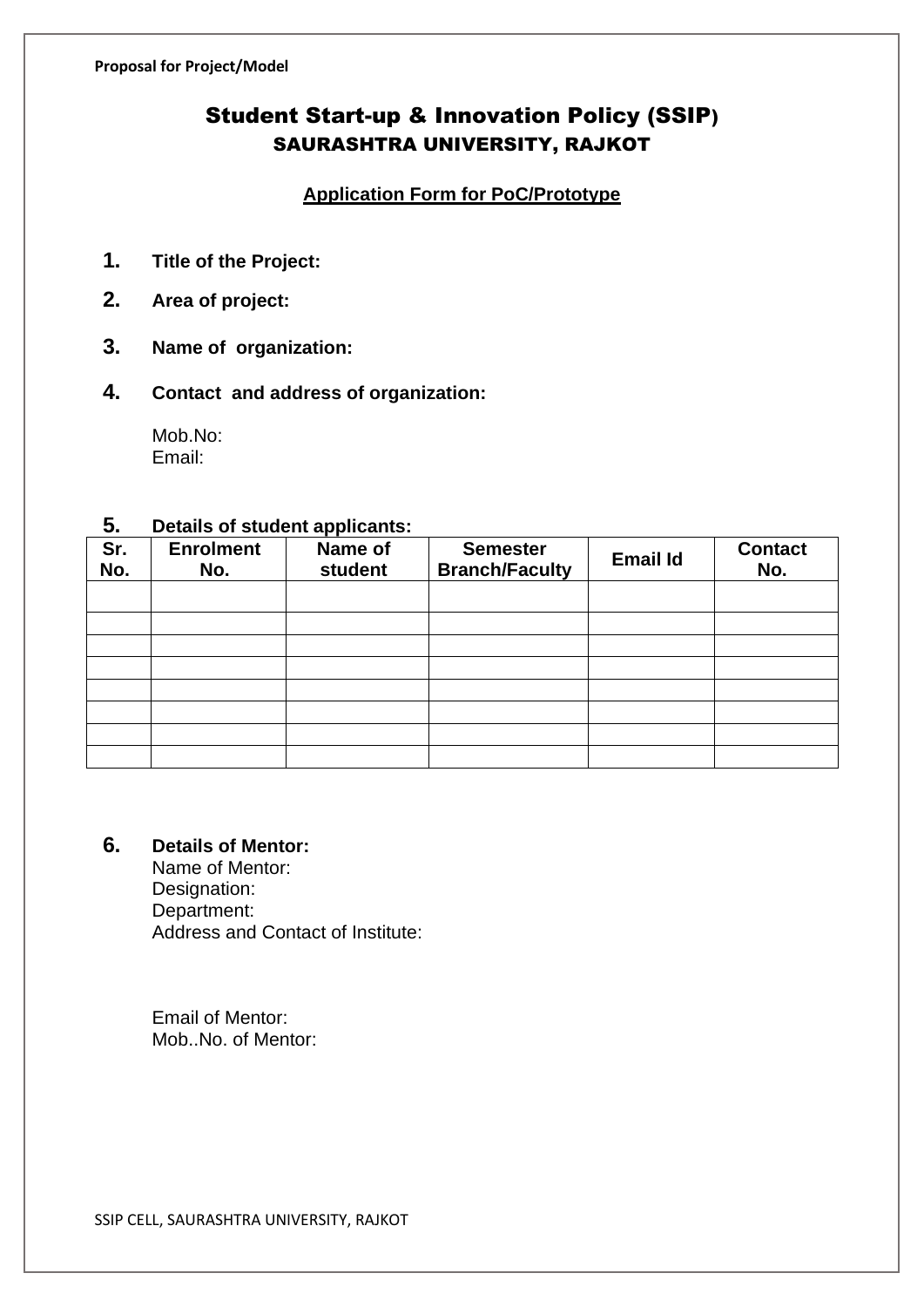#### ➢ **PROJECT DETAILS**

- **1. Abstract:**
- **2. Give details of the activities carried out during the year:**
- **3. Whether there is any deviation from the purpose for which grant was released, if yes give details.**
- **4. Novelty:**
- **5. Outcomes:**

### ➢ **BUDGET ESTIMATE SUMMARY**

| Sr.<br>No.               | Equipments/ fabricated item cost required |                      |                      | <b>Actual</b> |                      |
|--------------------------|-------------------------------------------|----------------------|----------------------|---------------|----------------------|
|                          | <b>Description</b>                        | Quantity<br>required | Rate per<br>quantity | <b>Cost</b>   | <b>Justification</b> |
|                          |                                           |                      |                      |               |                      |
|                          |                                           |                      |                      |               |                      |
|                          |                                           |                      |                      |               |                      |
| <b>Total Expenditure</b> |                                           |                      |                      |               |                      |

| Sr.<br>No. | <b>Consumable Items Required</b> |                      |                             | <b>Actual</b> |                      |
|------------|----------------------------------|----------------------|-----------------------------|---------------|----------------------|
|            | <b>Description</b>               | Quantity<br>required | <b>Rate per</b><br>Quantity | cost          | <b>Justification</b> |
|            |                                  |                      |                             |               |                      |
|            |                                  |                      |                             |               |                      |
|            |                                  |                      |                             |               |                      |
|            |                                  |                      |                             |               |                      |
|            |                                  |                      |                             |               |                      |
|            |                                  |                      |                             |               |                      |
|            |                                  |                      |                             |               |                      |
|            |                                  |                      |                             |               |                      |
|            | <b>Total Expenditure</b>         |                      |                             |               |                      |

SSIP CELL, SAURASHTRA UNIVERSITY, RAJKOT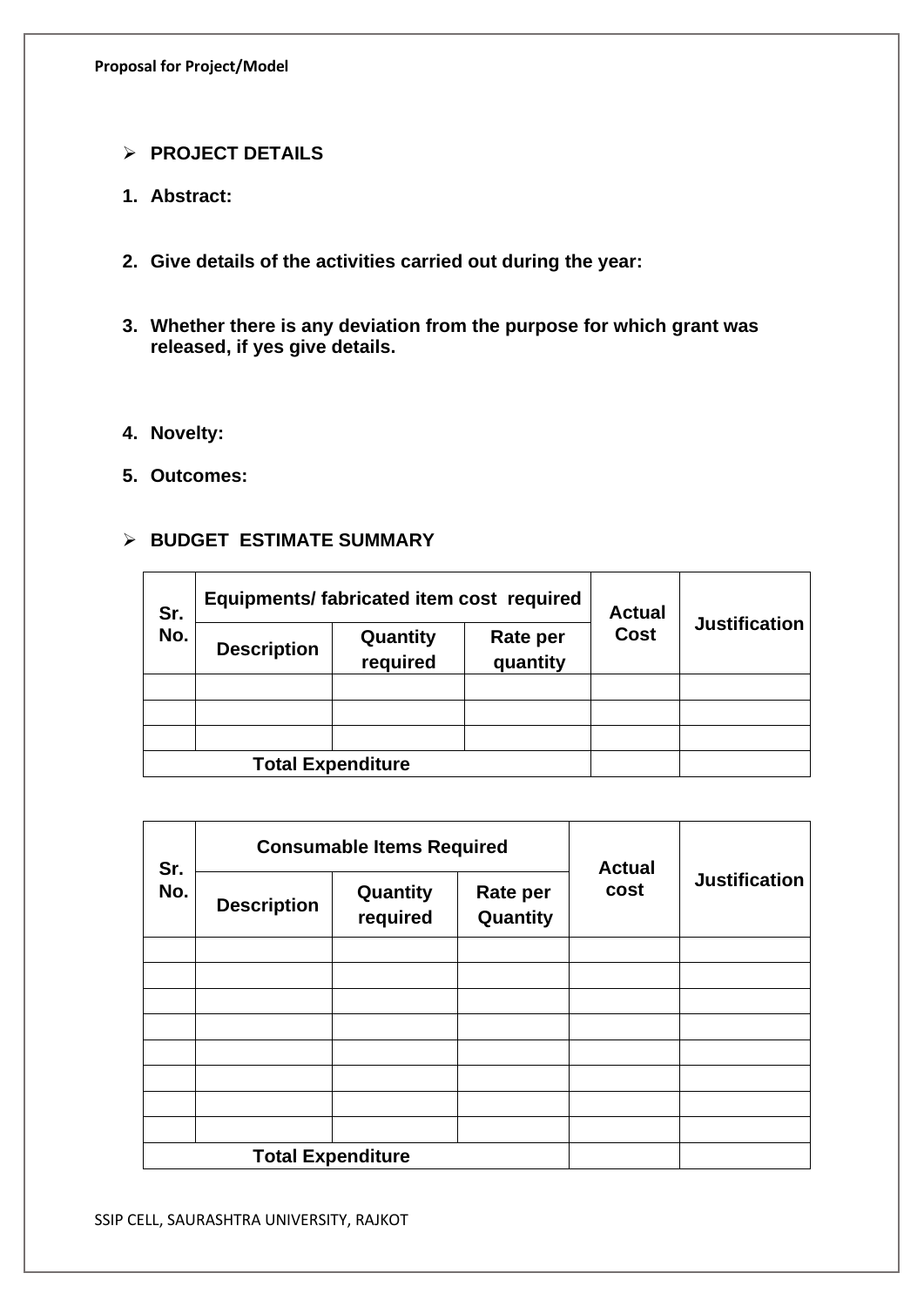| Sr.<br>No. | <b>Professional Services Required</b><br><b>Description</b> | Approximate<br>expenditure** | <b>Justification</b> |
|------------|-------------------------------------------------------------|------------------------------|----------------------|
|            |                                                             |                              |                      |
|            |                                                             |                              |                      |
|            |                                                             |                              |                      |
|            |                                                             |                              |                      |
|            | <b>Total Expenditure</b>                                    |                              |                      |

Whether the Project is patentable/Not patentable:-

\*\* Reimbursement is project cost subject to production of original bills issued by firm/agency/shop possessing CST/VAT/TIN/GST and other as applicable. Financial aid under SSIP is only at a reasonable level to enable students to carry out the project.

SSIP CELL, SAURASHTRA UNIVERSITY, RAJKOT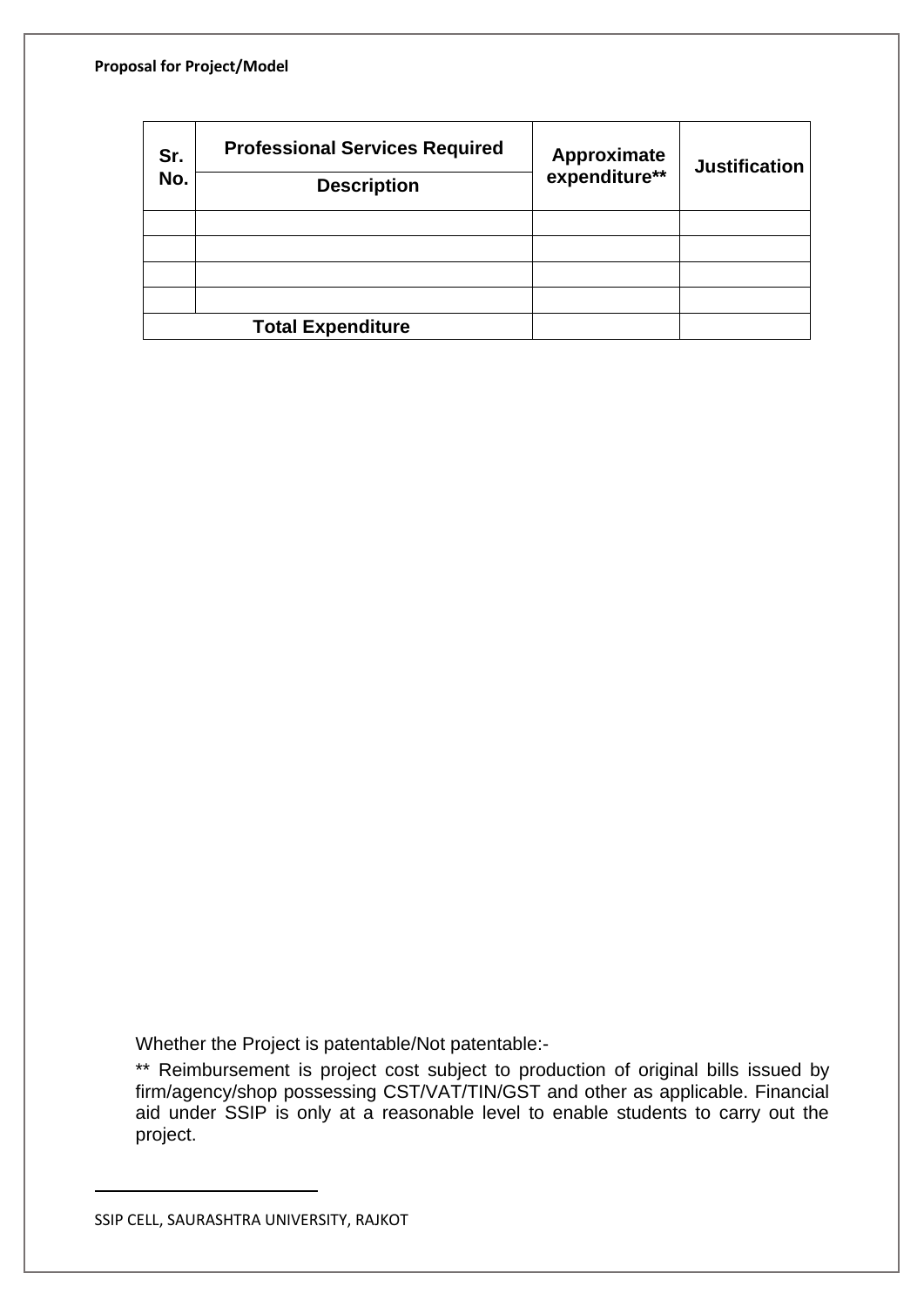**Proposal for Project/Model**

## **CERTIFICATE FROM THE STUDENT(S)**

### **PROJECT TITLE:**

- 1. I/We agree to abide by terms and conditions of the SSIP guidelines.
- 2. I/We did not submit this or a similar project proposal elsewhere for financial support.
- 3. I/We agree to submit the project to institute (GEC Rajkot) on completion.

Date: (Name and Signature of Student(s))

#### **Submitted to Mentor**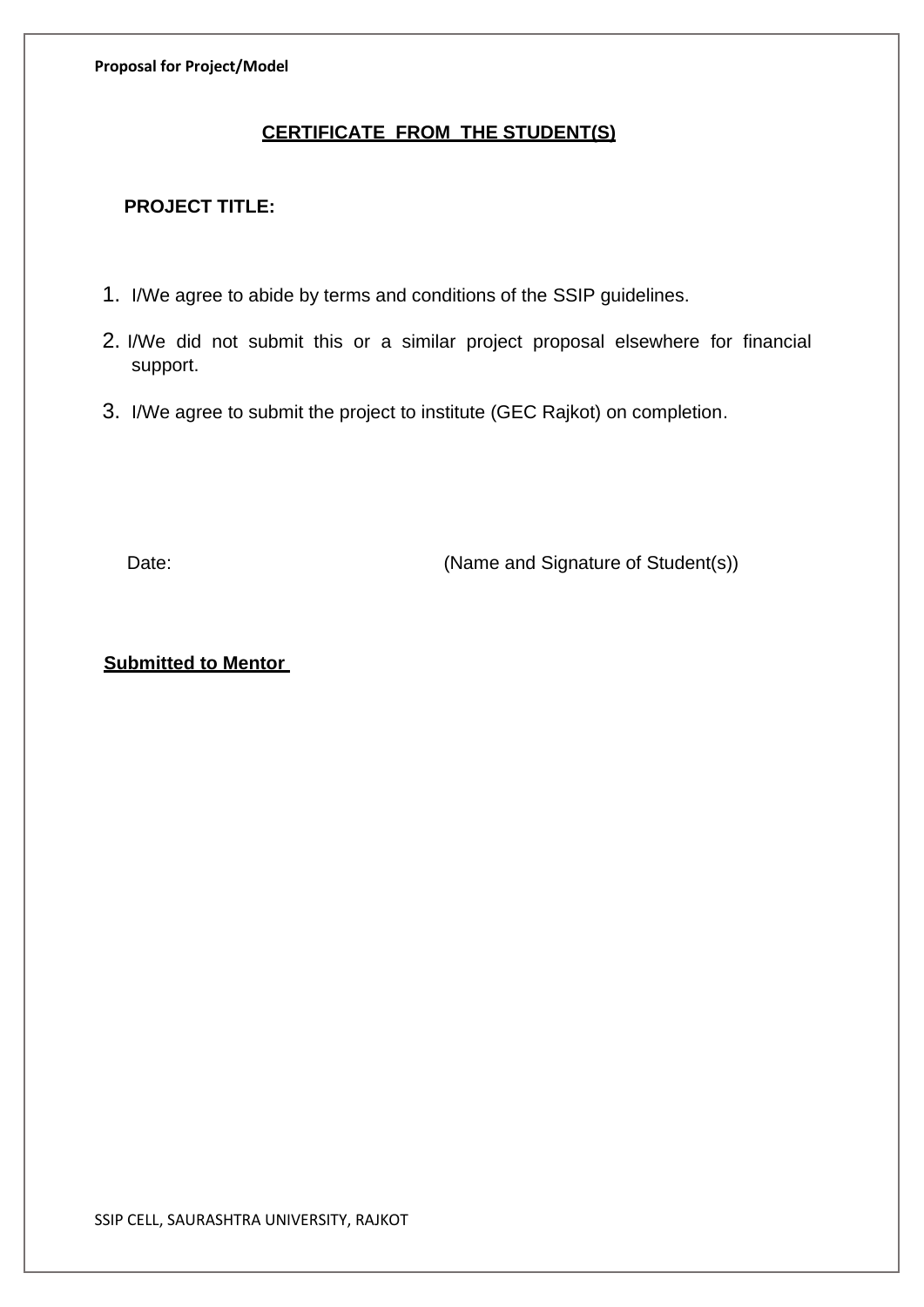#### **CERTIFICATE BY MENTOR**

This to certify that:-

Project submitted by student(s) is innovative and useful to the society.

- 1. Approximate expenditure along with break up is required for the project is justifiable, found reasonable and rational as well in quantity.
- 2. Approximate expenditure for this project under POC/Prototype development is Rs.  $/$ -.
- 3. Approximate expenditure for Patent filling process is Rs.\_\_\_\_\_\_\_\_\_\_\_/-.
- 4. Total Approximate Expenditure for this activity is Rs. \_\_\_\_\_\_\_\_\_\_\_\_\_\_\_\_\_\_\_\_/-.
- 5. Equipments/consumable items/ raw material/ Minor works/ Professional services and other mentioned items are mandatorily required for effective and successful implementation of this project/model.
- 6. Mentor and student team will remain present for the presentation during SSIP meeting at SSIP Cell, Saurashtra University, Rajkot

(Name and Signature of Mentor)